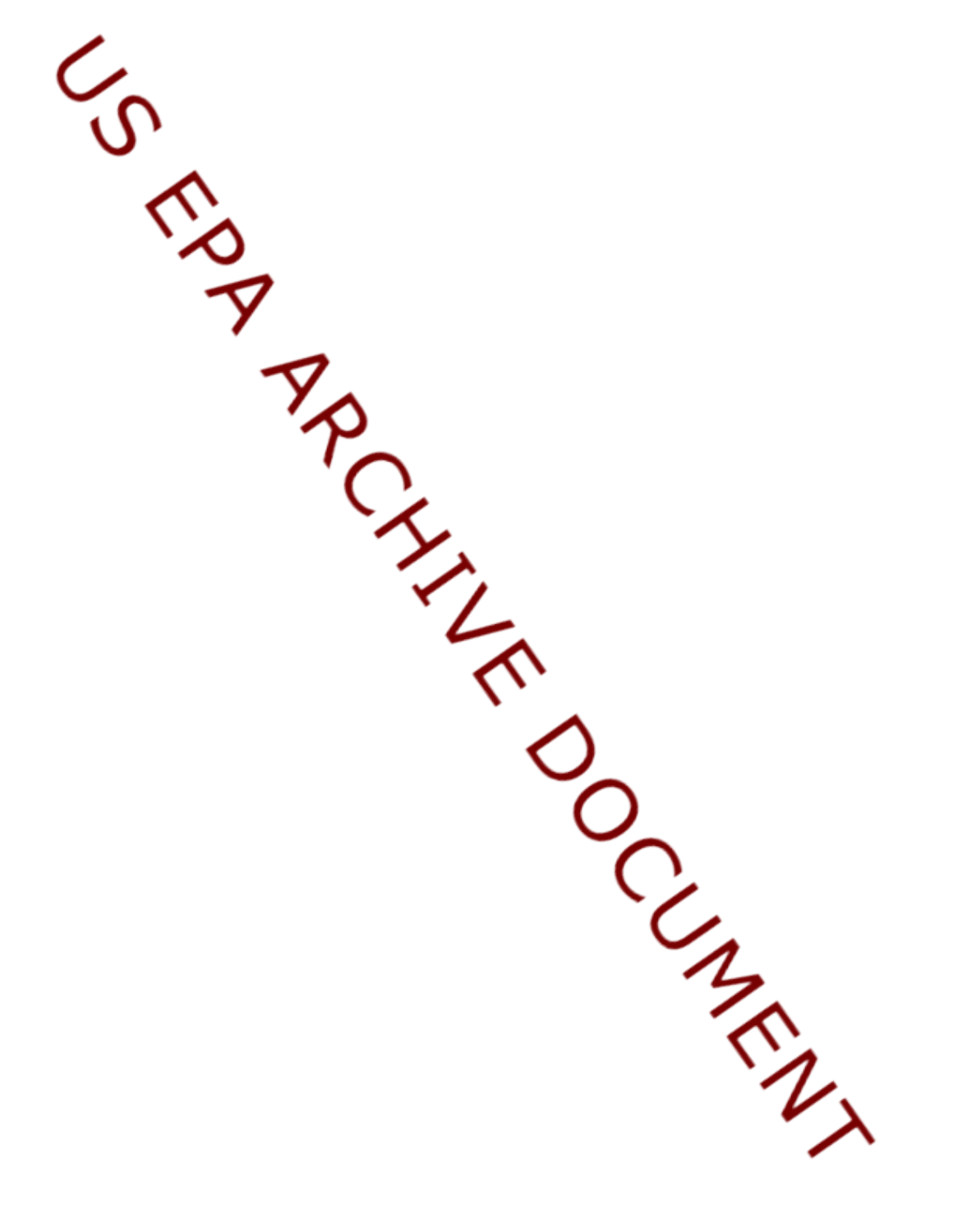### **AGENCY: ENVIRONMENTAL PROTECTION AGENCY (EPA)**

### **TITLE: INDOOR ENVIRONMENTS: REDUCING PUBLIC EXPOSURE TO INDOOR POLLUTANTS**

- **ACTION: Request for Applications (RFA) Questions and Answers**
- **RFA NO: EPA-OAR-IED-05-21**

### **CATALOG OF FEDERAL DOMESTIC ASSISTANCE (CFDA) NO: 66.034**

**SUMMARY:** The following are the Agency's response to questions/comments regarding the solicitation.

### **October 25, 2005 2:00-4:00pm RFA Pre-Proposal Conference Call Summary**

Managed by: Victoria Drew and David Rowson

### **2:00-2:30pm Overview**

### **Reminder**:

• Deadline as specified in Section 4 of the RFA, page 23 of the RFA Stage 2: Cover Letter, Concept Proposal and SF-424, 424A and 424B due no later than Monday, December 12, 2005, 4:00 pm EST. Proposals received after this deadline will not be considered.

### *Administrative*

- EPA anticipates 20-25 cooperative agreements, estimated budget and project period for awards 3 years or 36 months from 10/01/056 to 09/30/09, total funds available per year \$3-4 million
- Type of projects applicable, demonstration, training, outreach and/or education cooperative agreements to reduce exposure to indoor air pollutants and yield measurable environmental outcomes
- Instructions for Cover Letter and Concept proposal begins on page 23, Stage 2
- Specific instructions for electronic filing on page 23, Stage 2 under "How to Submit" your Stage 2 Package Electronically"
- EPA encourages applicants to use Express Mailing Service to submit their application, instructions on page 24, "Express Delivery Address"

## *Program-Specific*

• Support demonstration, training, outreach projects/programs that support EPA's strategic objectives (increase action to reduce public health risks from indoor air pollutants) and yield environmental health outcomes. (RFA Reference: p.2)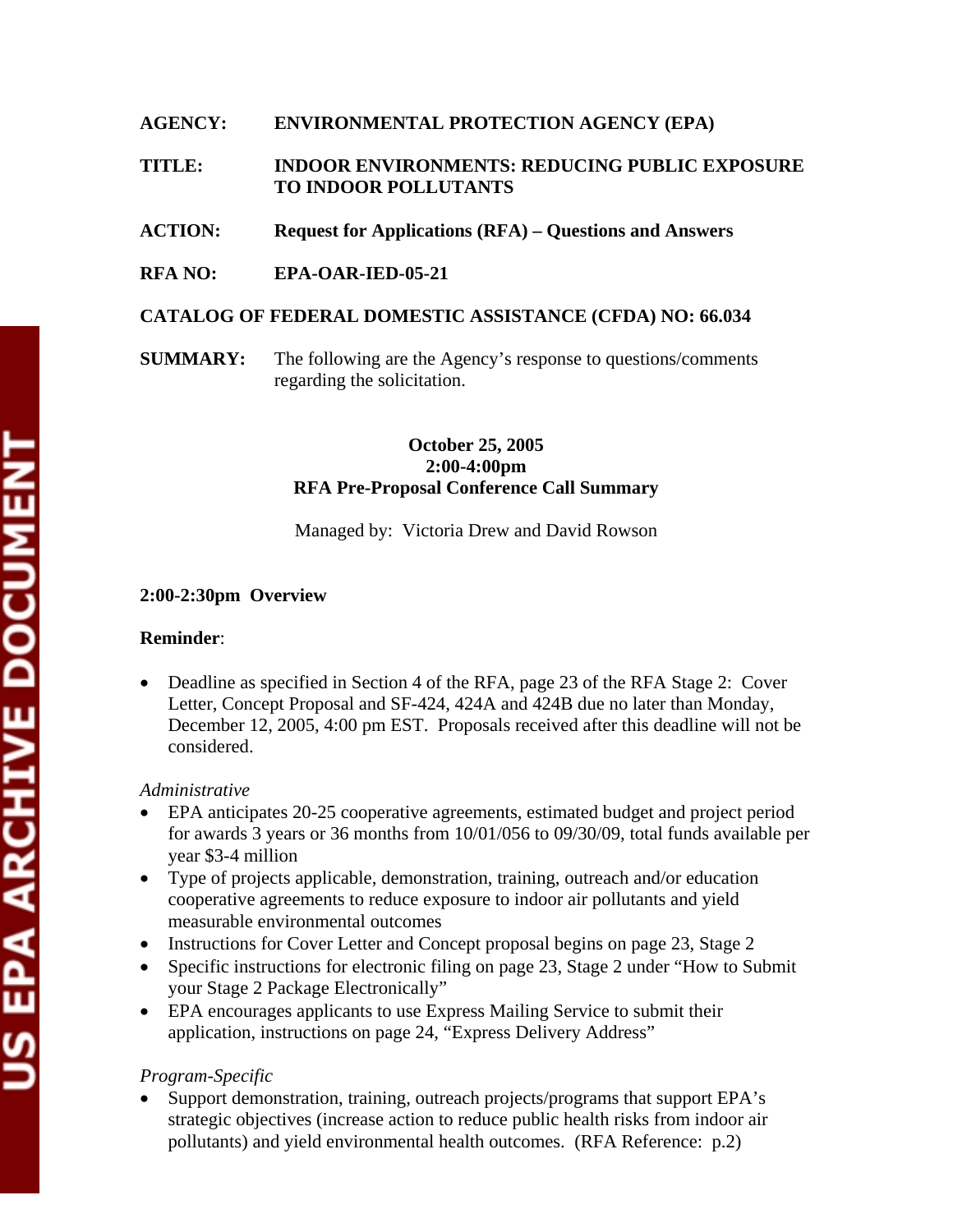- Priority Pollutants and Building Types (RFA Reference: p. 3-7)
- Encouraged to address at least one priority area. Where appropriate encouraged to address multiple priority areas.
- Health outcomes focused on achieving as program and through RFA. Agency's focus through grant endeavors continues to pay more attention to bottom-line outcomes. Proposals need to describe how it will pay attention to bottom-line outcomes. (RFA Reference: p. 7).
- Examples of projects and programs would fund and linkage to environmental outcomes. (RFA Reference: p.11-19)
- Administrative process (RFA Reference: p. 20-29)
- Evaluation criteria will be used to evaluate proposals (RFA Reference: p. 30-32)

| <b>Question</b>                              | <b>Answer</b>                                                                            |
|----------------------------------------------|------------------------------------------------------------------------------------------|
| 1) Under eligibility criteria - Is a federal | 1) No, the appropriate funding mechanism                                                 |
| entity eligible to apply under this RFA?     | would be an interagency agreement.                                                       |
|                                              | Federal entities are not eligible under this                                             |
|                                              | RFA.                                                                                     |
| 2) Can an applicant have a coalition         | 2) Sub-grants or sub-awards may be used                                                  |
| working on IAQ, where their organization     | to fund partnerships with universities and                                               |
| would be the fiduciary agent and would       | non-profit organizations. Successful                                                     |
| sub-contract with coalition? On page 21,     | applicants cannot use sub-grants or sub-                                                 |
| says that subgrants or subawards may be      | awards to avoid requirements in EPA grant                                                |
| used to fund partnerships $-$ is the current | regulations for competitive procurement by                                               |
| relationship appropriate?                    | using these instruments to acquire                                                       |
|                                              | commercial services or products to carry                                                 |
|                                              | out its cooperative agreement. In the RFA                                                |
|                                              | under section "D. Can funding be used to                                                 |
|                                              | acquire services or fund partnerships?" last                                             |
|                                              | sentence in paragraph two. "The nature of                                                |
|                                              | the transaction between the recipient and<br>the sub-grantee must be consistent with the |
|                                              | standards for distinguishing between                                                     |
|                                              | vendor transactions and sub-recipient                                                    |
|                                              | assistance under Sub-part B Section .210 of                                              |
|                                              | OMB Circular A-133, and the definitions                                                  |
|                                              | of "sub-award" at 40 CFR 30.2(ff) or "sub-                                               |
|                                              | grant" at 40 CFR 31.3, as applicable. EPA                                                |
|                                              | will not be a party to these transactions."                                              |
| 3) Under the funding award information,      | 3) EPA has not predetermined what level                                                  |
| EPA provides the total amount and            | of funding will be provided to each grantee.                                             |
| anticipated number of agreements that will   | EPA has approximate total amount of                                                      |
| be awarded. Is there a monetary range for    | funding and anticipated number of                                                        |
| the budgets of organizations that have had   | cooperative agreements to be awarded                                                     |
| previous agreements? Is it acceptable to be  | under this funding opportunity. The level                                                |
| in the previous range?                       | of funding you should propose is outlined                                                |
|                                              | in Section V.A VI. of the evaluation                                                     |

# US EPA ARCHIVE DOCUMENT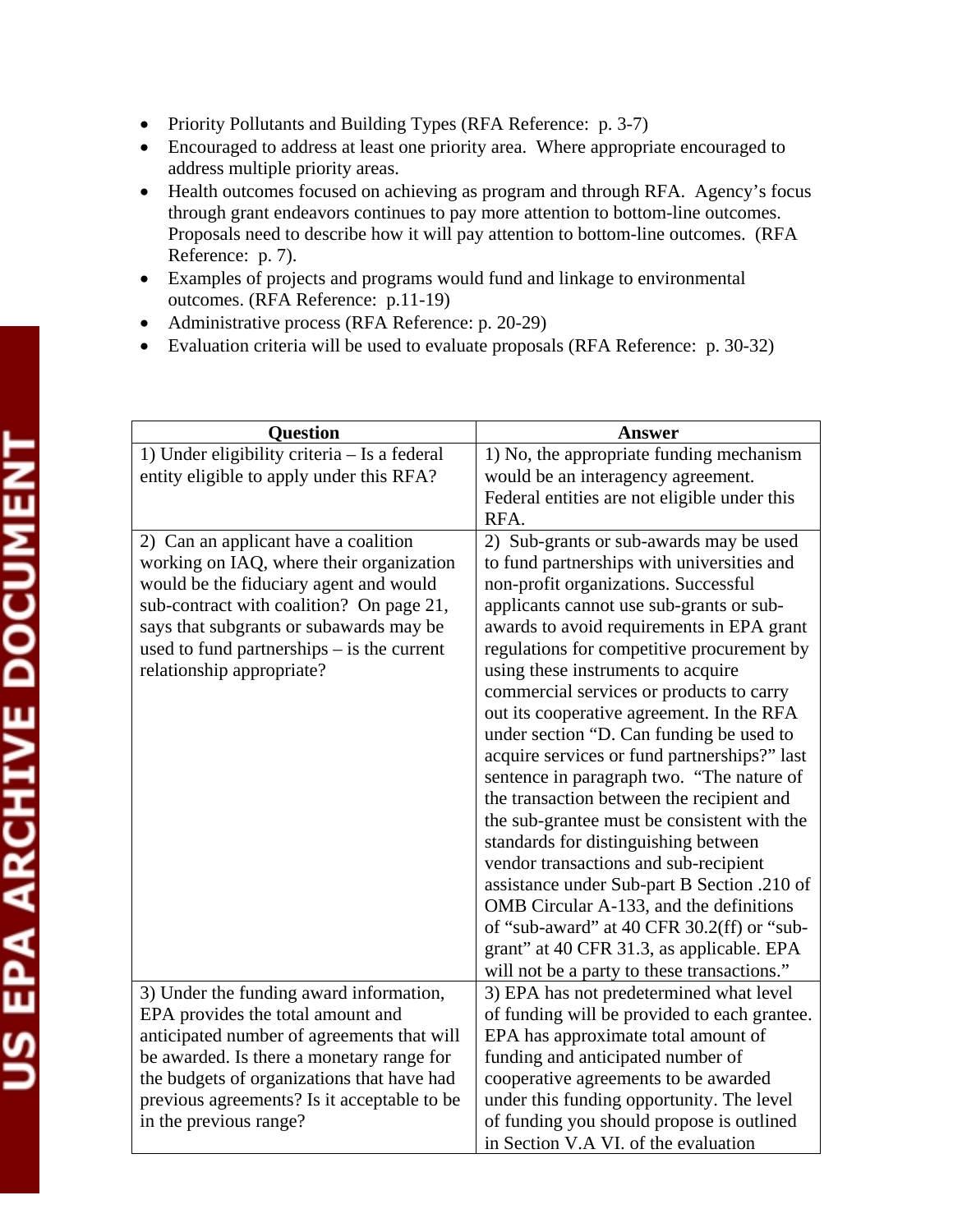|                                              | criteria. The proposed budget should be        |
|----------------------------------------------|------------------------------------------------|
|                                              | appropriate to accomplish proposed goals       |
|                                              | and activities in the application leading to   |
|                                              | environmental outcomes.                        |
|                                              |                                                |
| 4) Verify that "home" priority area includes | 4) Yes, these structures would be              |
| multi-level housing and apartments.          | considered "homes".                            |
| 5) Are $501C(6)$ organizations eligible to   | 5) $501(c)(6)$ trade associations are eligible |
| apply?                                       | as long as the organization is incorporated    |
|                                              | as a non profit under state law.               |
| 6) Can a non-profit subcontract to a for-    | 6) Yes, EPA grant recipients must conduct      |
| profit consulting firm?                      | all procurements that are financed with        |
|                                              | EPA funding competitively to the               |
|                                              | maximum extent practicable (40 CFR             |
|                                              | 30.43) and all procurements must be            |
|                                              | supported by a cost or price analysis (40      |
|                                              | CFR 30.45). The fact that your                 |
|                                              | "subcontractor" is "in large portion           |
|                                              | involved" in the writing of your proposal      |
|                                              | does not change these requirements.            |
|                                              | Neither does identifying the subcontractor     |
|                                              |                                                |
|                                              | as a member of the investigative team or       |
|                                              | otherwise in your proposal. Unless you         |
|                                              | have selected your subcontractor               |
|                                              | competitively and conducted a cost or price    |
|                                              | analysis prior to the submission of the        |
|                                              | proposal, you run a risk of being out of       |
|                                              | compliance with the EPA grant regulations      |
|                                              | if you subcontract on a sole source basis to   |
|                                              | the firm who is helping you prepare your       |
|                                              | proposal if your proposal is selected by       |
|                                              | EPA.                                           |
| 7) I-BEAM $-$ Are there EPA staff            | 7) This software is available online and it    |
| available to provide training or technical   | is designed in order for you to use it         |
| assistance?                                  | without needing a lot of detailed              |
|                                              | instruction.                                   |
| 8) Is there a limit on how much an           | 8) Yes                                         |
| applicant can pay consultants to assist with |                                                |
| their proposed project?                      | The standard agency term and condition         |
|                                              | reads as follows:                              |
|                                              |                                                |
|                                              |                                                |
|                                              | <b>Payment to Consultants: EPA</b>             |
|                                              | participation in the salary rate (excluding    |
|                                              | overhead) paid to individual consultants       |
|                                              | retained by recipients or by a recipient's     |
|                                              | contractors or subcontractors shall be         |
|                                              | limited to the maximum daily rate for a        |
|                                              | Level IV of the Executive Schedule             |
|                                              | (formerly GS-18), to be adjusted annually.     |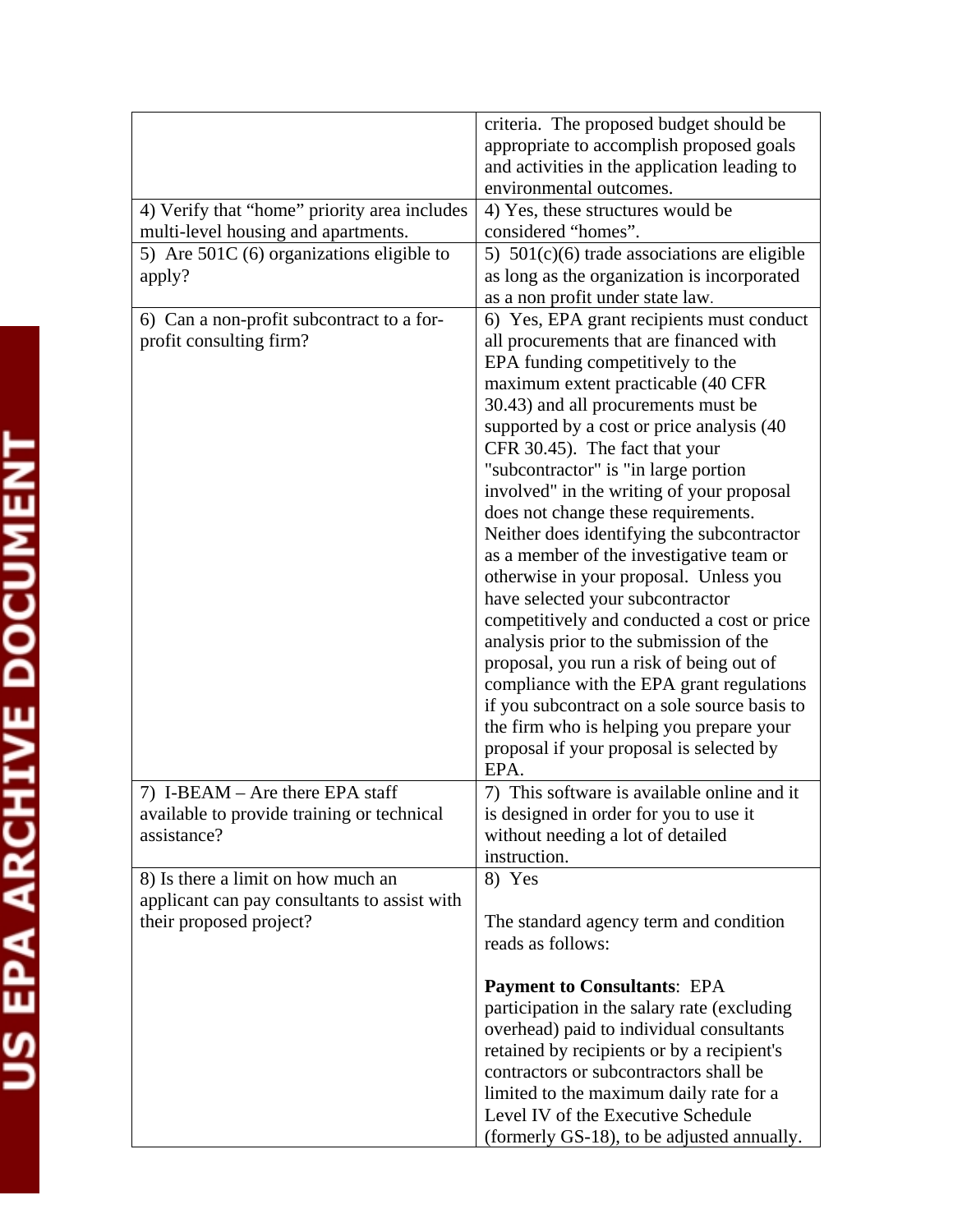|                                              | This limit applies to consultation services      |
|----------------------------------------------|--------------------------------------------------|
|                                              | of designated individuals with specialized       |
|                                              | skills who are paid at a daily or hourly rate.   |
|                                              | As of January 1, 2005, the limit is \$537.76     |
|                                              | per day and \$67.22 per hour. This rate does     |
|                                              |                                                  |
|                                              | not include transportation and subsistence       |
|                                              | costs for travel performed (the recipient        |
|                                              | will pay these in accordance with their          |
|                                              | normal travel reimbursement practices).          |
|                                              |                                                  |
|                                              | Sub-agreements with firms for services           |
|                                              | which are awarded using the procurement          |
|                                              |                                                  |
|                                              | requirements in 40 CFR 30 or 31, as              |
|                                              | applicable, are not affected by this             |
|                                              | limitation unless the terms of the contract      |
|                                              | provided the recipient with responsibility       |
|                                              | for the selection, direction, and control of     |
|                                              | the individuals who will be providing            |
|                                              | services under the contract at an hourly or      |
|                                              | daily rate of compensation. See 40 CFR           |
|                                              | $31.36(j)$ or $30.27(b)$                         |
|                                              |                                                  |
| 9) If applicant is currently funded by HUD   | 9) Yes, applicants can integrate Energy          |
| to do a rehabilitation project, can we       | Star program into proposed projects.             |
| propose incorporating/integrating Energy     |                                                  |
| Star in rehabilitation home project? Can     | Yes, generally an applicant can purchase         |
| funding be used to purchase equipment to     | equipment, but they would need to be very        |
| be installed in homes?                       | specific about this as part of the proposal.     |
|                                              |                                                  |
| 10) Would the earliest start date be         | 10) Yes, as stated in the RFA under "II.         |
| 10/1/06?                                     | AWARD INFORMATION" section "C.                   |
|                                              | What is the budget and project period for        |
|                                              |                                                  |
|                                              | award(s) resulting from this solicitation?"      |
|                                              | first sentence "The estimated budget and         |
|                                              | project period for awards resulting from         |
|                                              | this solicitation is $10/01/06$ to $09/30/09$ ." |
| 11) Do we have a concept proposal that is    | 11) The concept proposal including a             |
| due before the entire proposal?              | cover letter, SF-424, 424A and B, and            |
|                                              | concept proposal is due on December 12,          |
|                                              | as specified on page 23 of the RFA.              |
|                                              |                                                  |
|                                              | If an applicant is selected for award            |
|                                              |                                                  |
|                                              | recommendation, then a complete full             |
|                                              | application package and all required             |
|                                              | supporting documentation is due on               |
|                                              | February 27, 2006                                |
| 12) What is allowed for indirect cost rates? | 12) Each organization negotiates their           |
|                                              | individual indirect costs with the cognizant     |
|                                              | agency. The RFA doesn't specify a                |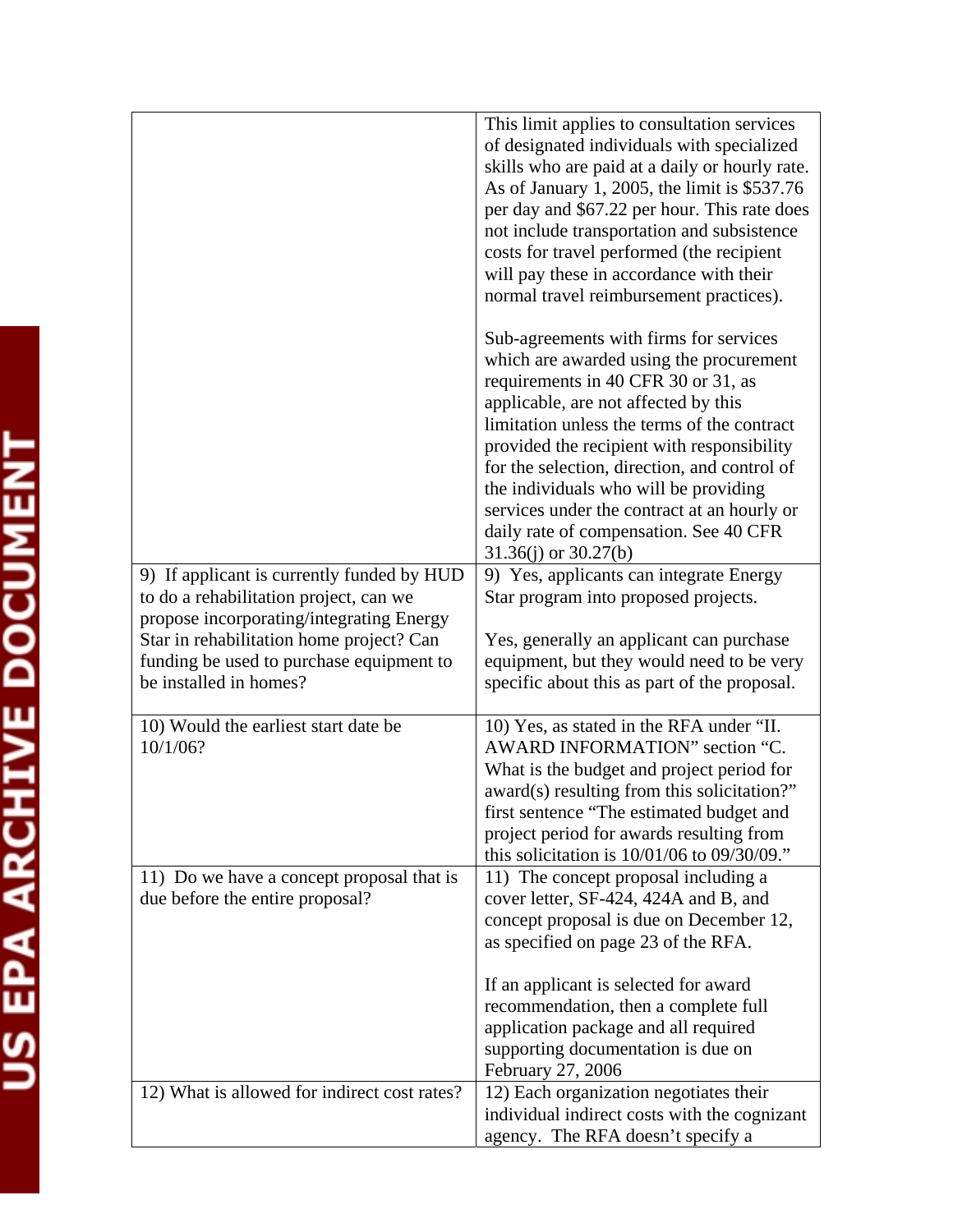|                      | 13) What is your intent in funding?                                                                                                                                                                                                                         |
|----------------------|-------------------------------------------------------------------------------------------------------------------------------------------------------------------------------------------------------------------------------------------------------------|
|                      | 14) Will you fund each of priority areas<br>equally?                                                                                                                                                                                                        |
|                      | 15) Overhead costs: Does the amount of<br>money funded include overhead costs?<br>16) Sub contractors: If an applicant uses a<br>subcontractor to assist with writing the<br>proposal, how does the applicant meet<br>limitations in terms of compensation? |
| <b>HIVE DOCUMENT</b> | 17) If an applicant has a subcontractor,<br>who is in large portion involved in writing<br>proposal, can they set the subcontractor u<br>as part of investigative team rather than a<br>a subcontractor?                                                    |
|                      |                                                                                                                                                                                                                                                             |
| US EPA ARCI          |                                                                                                                                                                                                                                                             |
|                      |                                                                                                                                                                                                                                                             |

|                                                                                                                                                                                                            | maximum or minimum indirect cost rate<br>requirement.                                                                                                                                                                                                                                                                                                                                                                                                                                                                                                                                                                                                                                                                                                                                                                                                                                                                                                                                                                      |
|------------------------------------------------------------------------------------------------------------------------------------------------------------------------------------------------------------|----------------------------------------------------------------------------------------------------------------------------------------------------------------------------------------------------------------------------------------------------------------------------------------------------------------------------------------------------------------------------------------------------------------------------------------------------------------------------------------------------------------------------------------------------------------------------------------------------------------------------------------------------------------------------------------------------------------------------------------------------------------------------------------------------------------------------------------------------------------------------------------------------------------------------------------------------------------------------------------------------------------------------|
| 13) What is your intent in funding?                                                                                                                                                                        | 13) The first review of the proposals will<br>be based on the quality of proposals as<br>outlined on Page 30-32 of the RFA. Page<br>32, section "B. Other Factors – In addition<br>to the evaluation of proposals against the<br>ranking criteria described above in Section<br>V.A., the following (listed below) may be<br>considered by the Approving Official in<br>making selection award decisions for all<br>cooperative agreements."                                                                                                                                                                                                                                                                                                                                                                                                                                                                                                                                                                               |
| 14) Will you fund each of priority areas<br>equally?                                                                                                                                                       | 14) Projects will be funded based on the<br>evaluation criteria outlined in section V.<br><b>APPLICATION REVIEW</b><br>INFORMATION of the RFA. Therefore,<br>funds may not be distributed equally.                                                                                                                                                                                                                                                                                                                                                                                                                                                                                                                                                                                                                                                                                                                                                                                                                         |
| 15) Overhead costs: Does the amount of<br>money funded include overhead costs?                                                                                                                             | 15) Yes. An applicant's entire budget<br>should include overhead costs.                                                                                                                                                                                                                                                                                                                                                                                                                                                                                                                                                                                                                                                                                                                                                                                                                                                                                                                                                    |
| 16) Sub contractors: If an applicant uses a<br>subcontractor to assist with writing the<br>proposal, how does the applicant meet<br>limitations in terms of compensation?                                  | 16) It is the applicant's responsibility to<br>cover subcontractor fees for developing the<br>proposal. These limitations are outlined in<br>40 CFR Part 30 and apply after the award<br>is made.                                                                                                                                                                                                                                                                                                                                                                                                                                                                                                                                                                                                                                                                                                                                                                                                                          |
| 17) If an applicant has a subcontractor,<br>who is in large portion involved in writing<br>proposal, can they set the subcontractor up<br>as part of investigative team rather than as<br>a subcontractor? | 17) It is unclear what you mean by "part of<br>the investigative team". However, as noted<br>in RFA, EPA grant recipients must conduct<br>all procurements that are financed with<br>EPA funding competitively to the<br>maximum extent practicable (40 CFR<br>30.43) and all procurements must be<br>supported by a cost or price analysis (40)<br>CFR 30.45). The fact that your<br>"subcontractor" is "in large portion"<br>involved" in the writing of your proposal<br>does not change these requirements.<br>Neither does identifying the subcontractor<br>as a member of the investigative team or<br>otherwise in your proposal. Unless you<br>have selected your subcontractor<br>competitively and conducted a cost or price<br>analysis prior to the submission of the<br>proposal, you run a risk of being out of<br>compliance with the EPA grant regulations<br>if you subcontract on a sole source basis to<br>the firm who is helping you prepare your<br>proposal if your proposal is selected by<br>EPA. |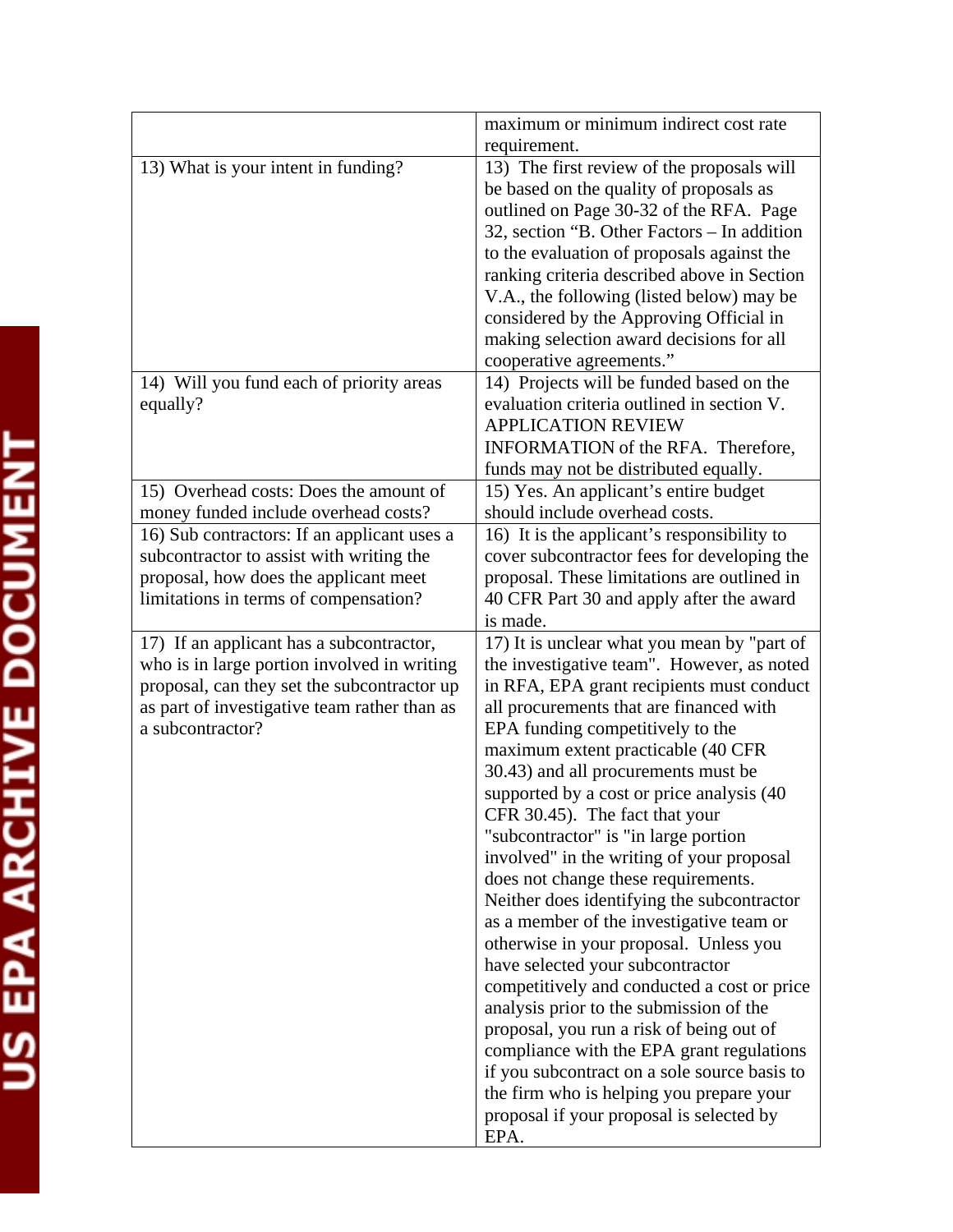| 18) Is there a preference for submission                                                 | 18) No, recognize there are special          |
|------------------------------------------------------------------------------------------|----------------------------------------------|
| (mail versus electronic)?                                                                | instructions for electronic submission as    |
|                                                                                          | specified and format requirements. Section   |
|                                                                                          | "IV. APPLICATION AND SUBMISSION              |
|                                                                                          | PROCESS" under "Stage 2: Cover Letter,       |
|                                                                                          | Concept Proposal and SF-424, 424A and        |
|                                                                                          | 424B Submission", "How to Submit your        |
|                                                                                          | Stage 2 Package Electronically" on page 23   |
|                                                                                          | of the solicitation.                         |
| 19) Some of the most positive outcomes,                                                  | 19) Examples included in the RFA are         |
| in particular with respect to second hand                                                | examples to help provide some clarity        |
| smoke, have come from public policy                                                      | about the linkage between activities         |
| approaches.                                                                              | conducted and outcomes that would be         |
| The RFA does not seem to support this                                                    | achieved. If an applicant wants to propose   |
| initiative.                                                                              | work aimed at policy change, then they       |
|                                                                                          | would need to create a link to bottom-line   |
|                                                                                          | health outcomes. There is a discussion       |
|                                                                                          | under the Environmental Tobacco Smoke        |
|                                                                                          | (ETS) portion of RFA (page 4) that talks     |
|                                                                                          | about how EPA is only focused around         |
|                                                                                          | ETS and not other aspects of tobacco.        |
| 20) Page 11, paragraph at bottom of                                                      | 20) Yes, activities need to be linked to     |
| page/bolded language—pages are                                                           | these environmental health outcomes.         |
| examples, is it true, except for bolded                                                  |                                              |
|                                                                                          |                                              |
|                                                                                          |                                              |
| sections, that proposals must address at<br>least one of the health outcomes identified. |                                              |
| 21) Looking at other factors/geographic                                                  | 21) EPA is looking for projects that are     |
| balance among EPA regions-How does                                                       | replicable nationally or national in scope.  |
| this balance work? What if a project                                                     | We anticipate that some proposed projects    |
| includes work in multiple regions? Are                                                   | may include demonstrations in                |
| you considering national approaches?                                                     | communities. As stated under section "V.     |
|                                                                                          | A. Evaluation Criteria, VI. 3. The proposed  |
|                                                                                          | project demonstrates that activities are     |
|                                                                                          | replicable and can yield large scale         |
|                                                                                          | impacts" and under "B. Other Factors,"       |
|                                                                                          | fourth bullet "balance of type of            |
|                                                                                          | community targeted (e.g., rural, urban, low- |
|                                                                                          | income, disadvantaged impacted               |
|                                                                                          | populations, etc.).                          |
| 22) Please define sustainability. Is there a                                             | 22) Under the eligibility criteria on page   |
| time period for how long should be able to                                               | 31 (and page 25, Section E), when EPA        |
| sustain project?                                                                         | funding concludes, what is the likelihood    |
|                                                                                          | that project can continue? There is no time  |
|                                                                                          | period for how long the project should       |
|                                                                                          | continue.                                    |
| 23) Are Charter schools eligible if they                                                 | $23)$ Yes                                    |
| have $501 \text{ C}(3)$ designation?<br>24) Is the building type a priority?             | Yes, refer to I. Funding Opportunity<br>24)  |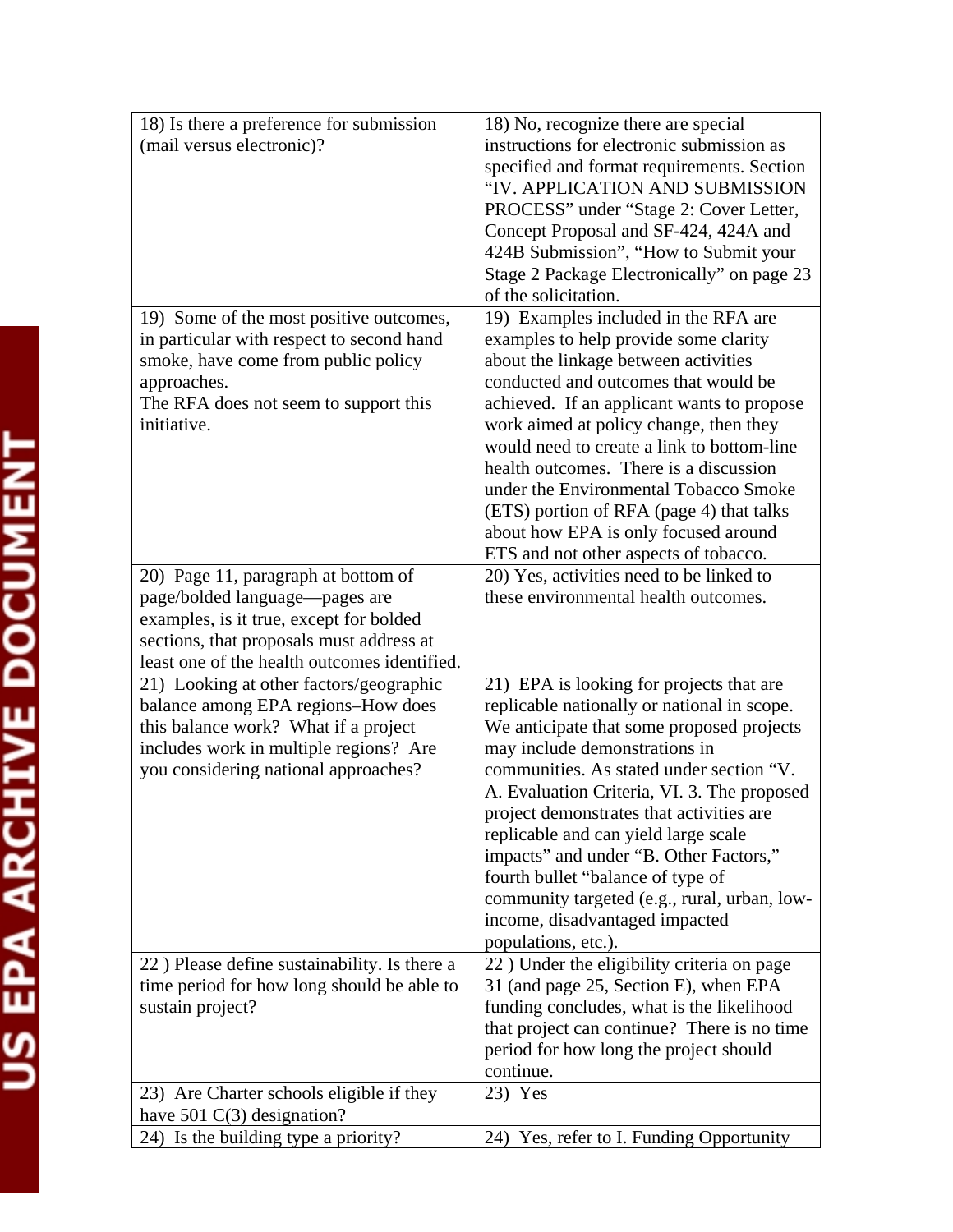|                                                    | Description sections A. and B. of the RFA.    |
|----------------------------------------------------|-----------------------------------------------|
| 25) Will EPA correct IAQ problems in               | 25) Applicant should outline the              |
| Schools? Does EPA want to demonstrate              | methodology they will                         |
| that repairs in schools and the use of             | use in addressing IAQ in schools. EPA         |
| effective good IAQ management plans lead           | cautions about proposing programs or          |
| to better IAQ?                                     | program implementation projects, EPA's        |
|                                                    | authority extends to outreach, education,     |
|                                                    | and demonstration projects only. EPA is       |
|                                                    | not authorized to repair buildings. This is   |
|                                                    | considered implementation. For example:       |
|                                                    | EPA can demonstrate IAQ management            |
|                                                    | plans in schools are effective, but cannot go |
|                                                    | into a broad number of schools and pay for    |
|                                                    | mitigation.                                   |
| 26) Applicant is developing first LEED             | 26) EPA cannot comment on the                 |
| platinum building in country and would             | appropriateness of a specific project or      |
| like to integrate $I A Q T f S$ into this process. | activity.                                     |
| Is this appropriate?                               |                                               |
| 27) Does the RFA specifically prohibit             | 27) Typically construction costs would not    |
| funding of construction costs?                     | be eligible for projects awarded pursuant to  |
|                                                    | Clean Air Act Section 103.                    |
| 28) Please clarify budget allocations for          | 28) \$3-4 million per year for total of 20-25 |
| RFA funding.                                       | agreements.                                   |
| 29) Are projects of less than 36 months            | 29) Yes                                       |
| welcome?                                           |                                               |
| 30) In reference to Page 7, language               | 30) We anticipate that environmental          |
| dealing with bottom-line environmental             | outcomes described in RFA would largely       |
| outcomes: Environmental outcomes that              | be achievable during the project period.      |
| result from projects may not be achieved           | EPA anticipates some discussion of            |
| until after the funding period concludes. Is       | outcomes achievable during project period.    |
| this acceptable?                                   | Outcomes described will not take more         |
|                                                    | than 3 years to achieve. There may be         |
|                                                    | some outcomes that are achieved               |
|                                                    | subsequent to the agreement. The              |
|                                                    | applicant's proposal should address what      |
|                                                    | outcomes are anticipated. Reference page 8    |
|                                                    | for more detailed discussion on this topic.   |
| 31) Can projects include research and              | 31) If the applicant needs to gather          |
| education?                                         | information or generate data to support or    |
|                                                    | inform outreach conducting, this would be     |
|                                                    | reasonable. Generation of data or other       |
|                                                    | research isolated from outreach program       |
|                                                    | would not be eligible.                        |
| 32) We are interested in implementing              | 32) If, the endpoint is to achieve            |
| IAQ TfS Kit, in a school district. This has        | environmental outcomes materials              |
| been difficult to implement because the            | development would be eligible. Although,      |
| materials are not in Spanish and do not            | EPA encourages applicants not to create       |
|                                                    |                                               |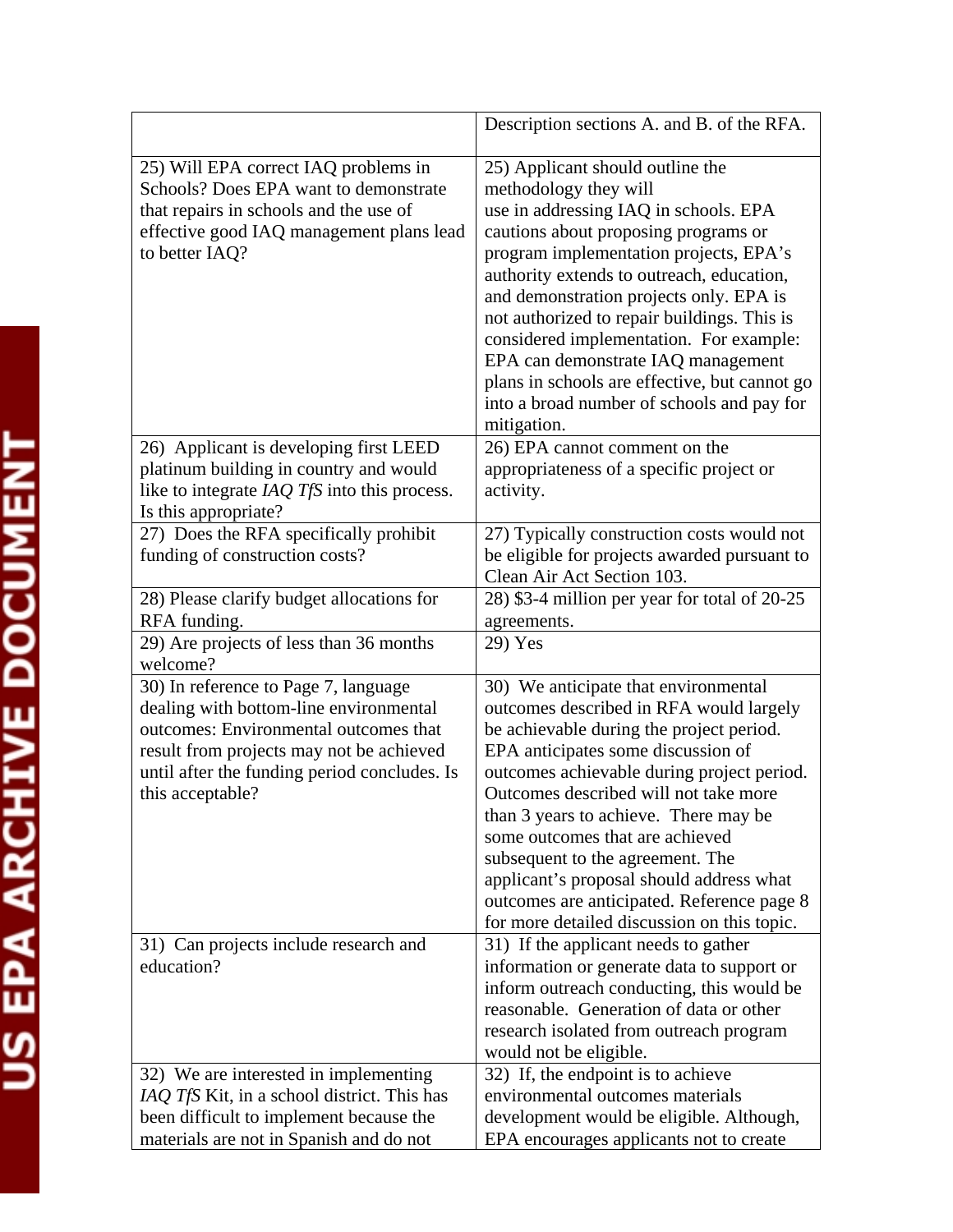| address tropical environments - would        | new materials when they exist, but to use                                           |
|----------------------------------------------|-------------------------------------------------------------------------------------|
| projects that propose to develop a           | existing materials for outreach purposes.                                           |
| customized kit be eligible under this RFA?   |                                                                                     |
| 33) Evaluations of reduced exposure to       | 33) Yes, these would be two examples of                                             |
| environmental allergens – are you            | appropriate ways to track the impact of                                             |
| considering things like pre and post tests   | work.                                                                               |
| and asthma diaries as evidence of reduction  |                                                                                     |
| in exposure?                                 |                                                                                     |
| 34) Would broad education campaigns          | 34) EPA cannot comment on the                                                       |
| (i.e., bus posters) be eligible?             | appropriateness of a specific project or                                            |
|                                              | activity.                                                                           |
| 35) Can an applicant use funds to do         | 35) EPA cannot comment on the                                                       |
| environmental remediation (e.g., Integrated  | appropriateness of a specific project or                                            |
| Pest Management) if coupled with             | activity.                                                                           |
| education?                                   |                                                                                     |
| 36) Is there a maximum/minimum amount        | 36) No there is no maximum or minimum                                               |
| for indirect costs?                          | indirect costs under this solicitation. Each                                        |
|                                              | organization negotiates their individual                                            |
|                                              | indirect cost rate with their cognizant                                             |
|                                              | agency.                                                                             |
| 37) With regards to addressing more than     | 37) Describe in your proposal whatever                                              |
| one environmental priority area. To what     | fashion you intend to integrate activities                                          |
| extent must they be separated to ensure that | proposed.                                                                           |
| there isn't too much duplication within 12   |                                                                                     |
| page limit?                                  |                                                                                     |
| 38) Page 7, demonstration – tailoring        | 38) Yes                                                                             |
| project from urban environment to rural –    |                                                                                     |
| would this be eligible?                      |                                                                                     |
| 39) Demonstration project $- IAQ$ TfS        | 39) Conducting an evaluation of the impact                                          |
| program - Have any systematic program        | of IAQ TfS or any other assessment of                                               |
| evaluations been done for the $IAQ$ TfS      | some data or condition would be eligible as                                         |
| Program? How would this fit into RFA?        | long as it integrated into a project aimed at                                       |
|                                              | increasing environmental outcomes. If the                                           |
|                                              | project stopped at a point of acquiring data,                                       |
|                                              |                                                                                     |
|                                              |                                                                                     |
|                                              | then under evaluation criteria, it would                                            |
|                                              | receive low scores in terms of achieving<br>environmental outcomes. The aim of this |
|                                              |                                                                                     |
|                                              | RFA is to achieve positive environmental                                            |
|                                              | outcomes through outreach, education, and                                           |
|                                              | demonstration programs.                                                             |
|                                              | NOTE: There have been evaluations done                                              |
|                                              | on the elements of $IAQ$ TfS throughout the                                         |
|                                              | country.                                                                            |
| 40) Please provide concrete examples of a    | 40) CAA $103(b)(3)$ states that                                                     |
| demonstration project.                       | demonstrations must involve new or                                                  |
|                                              | experimental technologies, methods, or                                              |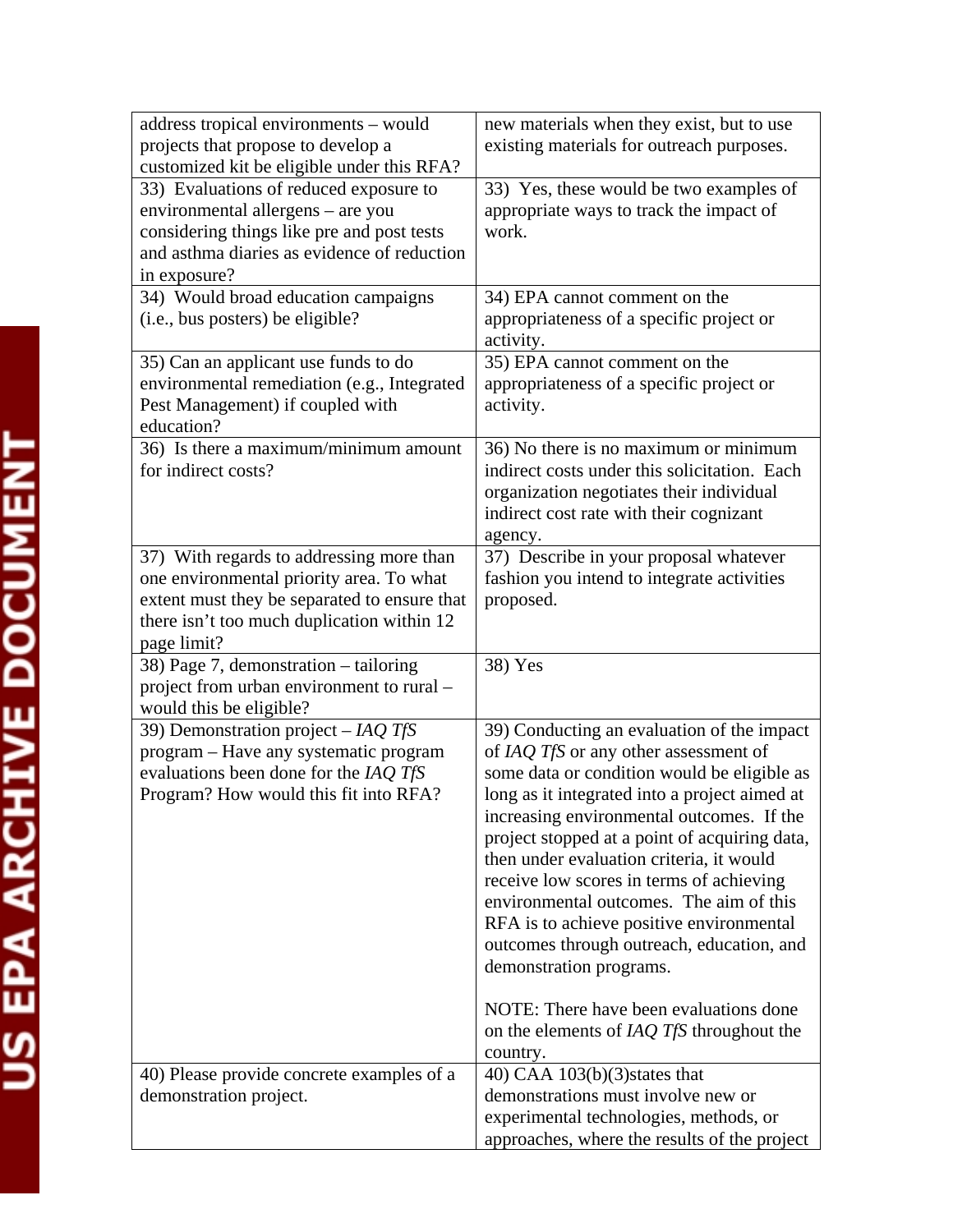|                                                                                                                                                             | will be disseminated so that others can<br>benefit from the knowledge gained in the<br>demonstration project. A project that is<br>accomplished through the performance of<br>routine, traditional, or established practices,<br>or a project that is simply intended to carry<br>out a task rather than transfer information<br>or advance the state of knowledge,<br>however worthwhile the project might be,<br>is not a demonstration."                                                                                                                  |
|-------------------------------------------------------------------------------------------------------------------------------------------------------------|--------------------------------------------------------------------------------------------------------------------------------------------------------------------------------------------------------------------------------------------------------------------------------------------------------------------------------------------------------------------------------------------------------------------------------------------------------------------------------------------------------------------------------------------------------------|
| 41) This RFA does not identify bio-<br>measure markers – Would this enhance a<br>proposal?                                                                  | 41) It would be good in a proposal if you<br>were able to provide this information, but<br>is not required in terms of measuring<br>outcomes.                                                                                                                                                                                                                                                                                                                                                                                                                |
| 42) Demonstration projects usually means<br>new projects. If we have an existing project<br>that we want to expand to new target group<br>is this eligible? | 42) Yes                                                                                                                                                                                                                                                                                                                                                                                                                                                                                                                                                      |
| 43) Is an organization allowed to submit<br>more than one proposal for two different<br>projects?                                                           | 43) Yes                                                                                                                                                                                                                                                                                                                                                                                                                                                                                                                                                      |
| 44) Are projects that are local but can be<br>replicated eligible to apply?                                                                                 | 44) Projects that can be replicated are<br>eligible (Reference Page 25 of RFA). It is<br>important to discuss how projects can be<br>replicated and yield large scale impacts.                                                                                                                                                                                                                                                                                                                                                                               |
| 45) Are new organizations (not 501C (3))<br>with fiscal agents eligible to apply?                                                                           | 45) If you propose with another $501C(3)$ or<br>eligible organization as lead organization<br>that would be acceptable. You will need to<br>comply with rules outlined in 40 CFR Part<br>30. A $501C(3)$ or eligible organization<br>would be the lead organization and the<br>application would need to come from them.<br>EPA recommends submitting separate<br>question via email if you are proposing<br>alternative relationship. Please refer to<br>section "III. ELIGIBILITY<br>INFORMATION, A. Eligible Entities" on<br>page 21 of the solicitation. |
| 46) Discuss year to year requirements to<br>maintain cooperative agreement.                                                                                 | 46) A funded partner is responsible for<br>submitting budget refining year to year<br>activities, quarterly reports outlining<br>project activities that include how the<br>grantee is achieving environmental<br>outcomes, and financial data.                                                                                                                                                                                                                                                                                                              |
| 47) What plans does EPA have for similar<br>or related RFAs in the IAQ area?                                                                                | 47) EPA doesn't have information on<br>future RFAs at this time.                                                                                                                                                                                                                                                                                                                                                                                                                                                                                             |
| 48) In three years do you anticipate                                                                                                                        | 48) Without obligation and subject to                                                                                                                                                                                                                                                                                                                                                                                                                                                                                                                        |
| continuation of this program?                                                                                                                               | availability of funding, EPA expects this                                                                                                                                                                                                                                                                                                                                                                                                                                                                                                                    |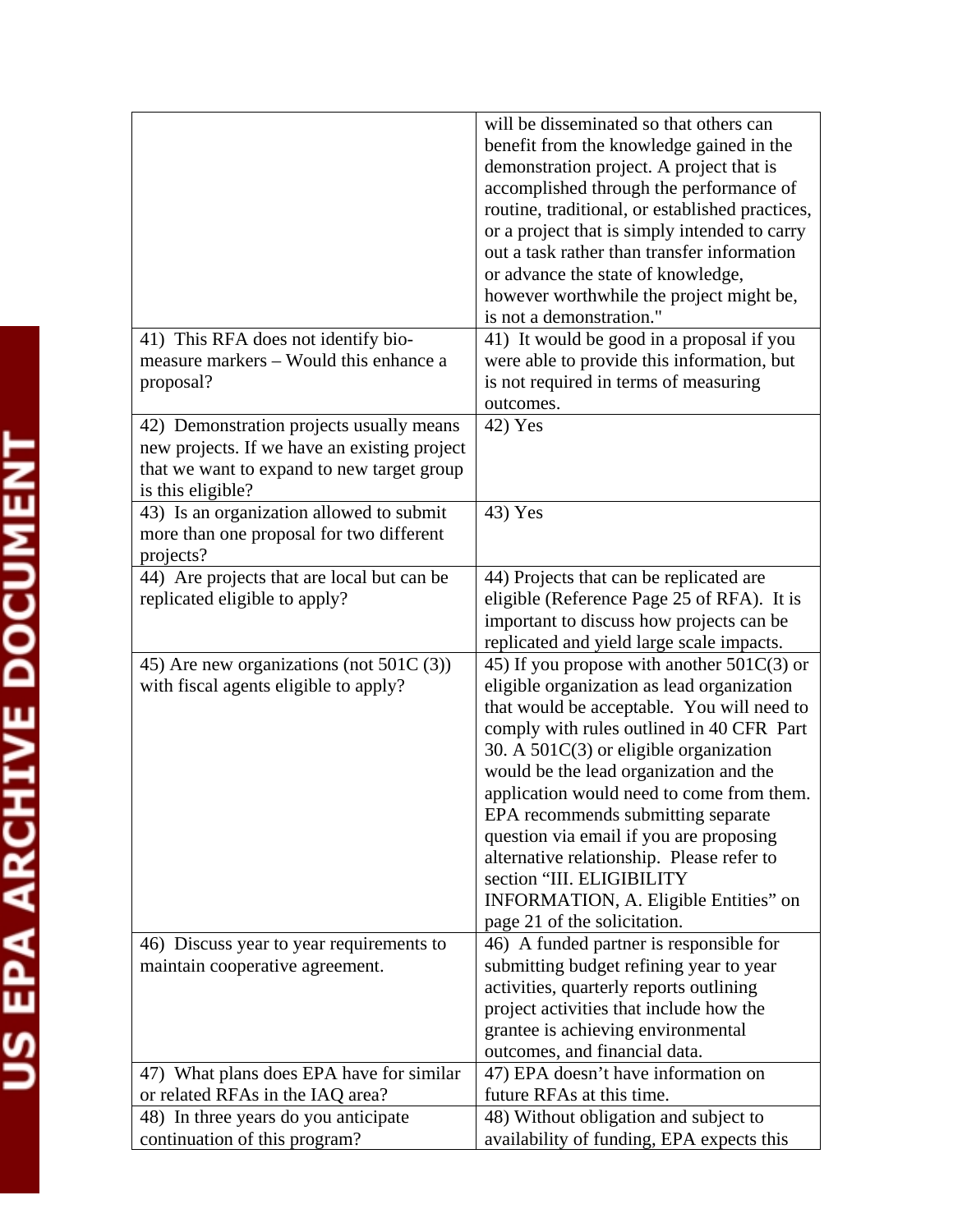|                                                                                                                                                                                                | competitive program will continue in the<br>future.                                                                                                                                                                                                                                                               |
|------------------------------------------------------------------------------------------------------------------------------------------------------------------------------------------------|-------------------------------------------------------------------------------------------------------------------------------------------------------------------------------------------------------------------------------------------------------------------------------------------------------------------|
| 49) Page 8, activities that would be<br>eligible under asthma - please elaborate on<br>what activities are not eligible. Standards<br>of care will include some type of medical<br>management. | 49) EPA's mission and authorizing<br>legislation gives authority for us to address<br>environmental factors and not medical<br>issues in isolation. Focus of funding<br>should be aimed at addressing<br>environmental factors.                                                                                   |
| 50) Are smoking cessation programs<br>eligible?                                                                                                                                                | 50) No                                                                                                                                                                                                                                                                                                            |
| 51) Project sustainability and replication -<br>elaborate about how, for demonstration<br>projects, you would address sustainability.                                                          | 51) EPA does not want to go far beyond<br>what is written in the criteria, with the way<br>EPA would like to see how applicant will<br>sustain successes beyond conclusion of<br>EPA assistance agreement. It is the<br>applicant's responsibility to demonstrate<br>sustainability beyond funding from EPA.      |
| 52) Are there formatting requirements for<br>the proposal?                                                                                                                                     | 52) Applicants must substantially comply<br>with requirements contained in IV.<br><b>APPLICATION AND SUBMISSION</b><br>PROCESS, Stage 2.                                                                                                                                                                          |
| 53) Is the review of concept proposals<br>done internally?                                                                                                                                     | 53) Yes                                                                                                                                                                                                                                                                                                           |
| 54) Do you encourage or discourage<br>consortiums?                                                                                                                                             | 54) EPA does not encourage or discourage<br>consortiums.                                                                                                                                                                                                                                                          |
| 55) Can you choose either/or or both<br>pollutants or building IAQ priority areas?                                                                                                             | 55) Yes                                                                                                                                                                                                                                                                                                           |
| 56) Do we need to link to long term health<br>outcome?                                                                                                                                         | 56) Yes                                                                                                                                                                                                                                                                                                           |
| 57) On options for buildings, do child care<br>centers fall into one of those categories?                                                                                                      | 57) Yes                                                                                                                                                                                                                                                                                                           |
| 58) Are there formatting requirements for<br>the proposal?                                                                                                                                     | 58) No                                                                                                                                                                                                                                                                                                            |
| 59) Is it required to complete single point<br>of contact?                                                                                                                                     | 59) The single point of contact review is<br>not required for stage 2- Submission of the<br>cover letter, concept proposal, SF-424,<br>424A and 424B. However, if the proposal<br>is selected for award recommendation<br>(invited to participate in Stage 5) single<br>point of contact review will be required. |
| 60) Are mobile source emissions, IAQ and<br>other mobile source projects eligible?                                                                                                             | 60) Yes, however, projects must address<br>indoor ambient air and air toxics and be<br>linked to bottom line environmental health<br>outcomes. Reference page 15 of RFA for<br>examples.                                                                                                                          |
| 61) Page 7: Demonstration projects must<br>involve new/experimental technology. Is                                                                                                             | 61) The term "technology" mostly<br>represents engineering; EPA is referring to                                                                                                                                                                                                                                   |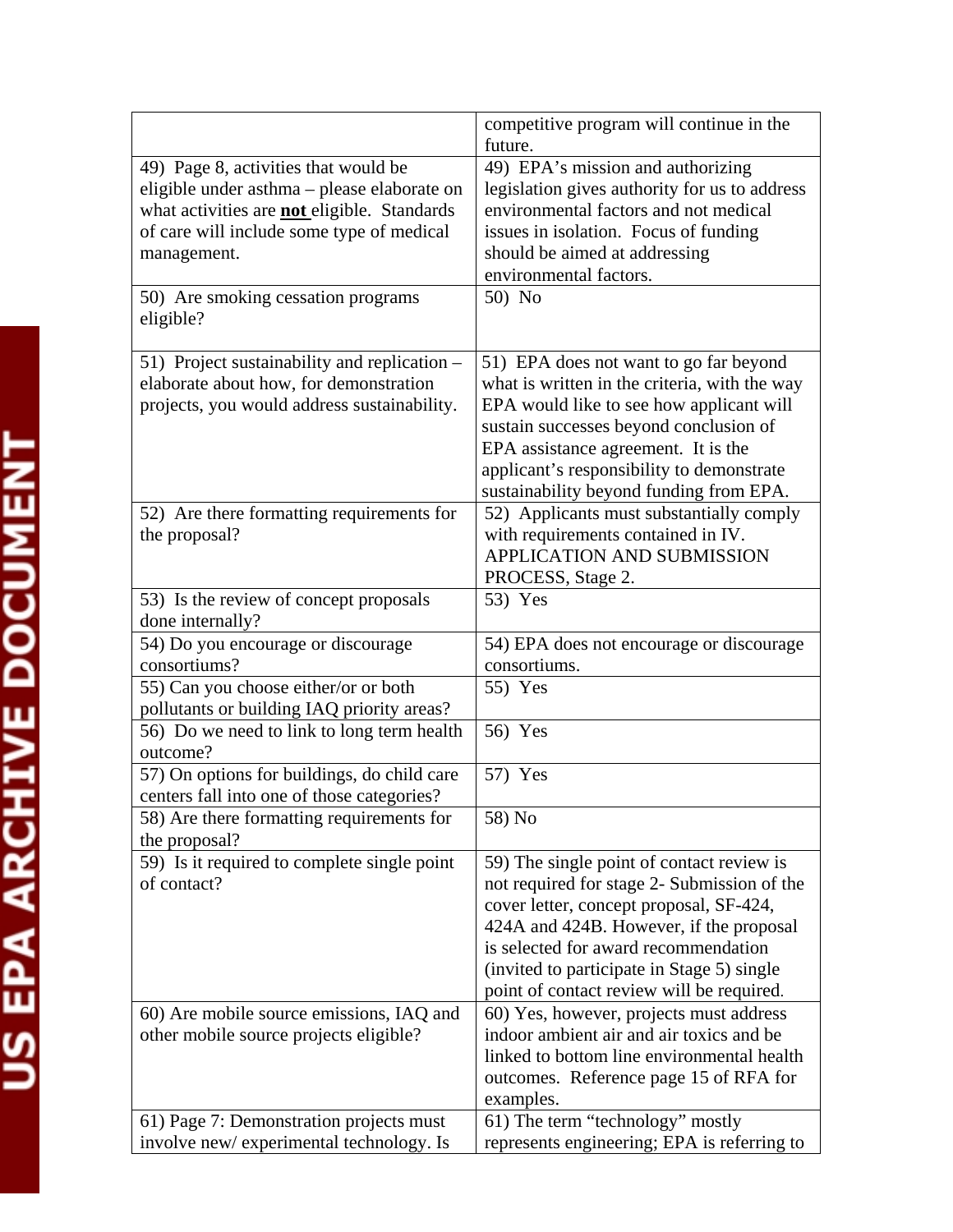| EPA looking for an engineer to develop        | education and outreach activities.           |
|-----------------------------------------------|----------------------------------------------|
| new technique?                                |                                              |
| 62) Will there be any proposals accepted      | 62) Yes, EPA accepts unsolicited proposals   |
| for following years or on yearly basis?       | for unique or innovative projects at any     |
|                                               | time. However, it is EPA's intention to      |
|                                               | award a majority of our funding resources    |
|                                               | under this solicitation.                     |
| 63) Is there a place where previous award     | 63) No, however, one may reference our       |
| recipients are listed?                        | Web site and click on "Partners" to see      |
|                                               | organizations EPA has worked with in the     |
|                                               | past on IAQ initiatives. www.epa.gov/iaq/    |
| 64) Why does the information on page 25,      | 64) An applicant does not need to            |
| Section C cover only some of the issues in    | complete the environmental outcomes          |
| the environmental outcomes table section?     | table. This represents the kind of           |
|                                               | information EPA would like to see in a       |
|                                               | proposal and demonstrates the way EPA        |
|                                               | links outputs to outcomes. The applicant     |
|                                               | needs to ensure that they describe           |
|                                               | activities, outputs and environmental        |
|                                               | outcomes aimed at achieving                  |
|                                               | environmental results.                       |
| 65) Will there be another competition after   | 65) EPA's intent is to select from concept   |
| review the concept proposals?                 | proposals the final proposals for which we   |
|                                               | would award funding. There will not be       |
|                                               | another competition after we have            |
|                                               | completed review of concept proposals.       |
|                                               | Applicants need to include all information   |
|                                               | that they want evaluated in their concept    |
|                                               | proposal. The project proposal that we will  |
|                                               | be evaluating is limited to 12 pages,        |
|                                               | including detailed budget, plus two page     |
|                                               | cover letter. Any material covered beyond    |
|                                               | that will not be considered.                 |
|                                               |                                              |
| 66) Do we need to submit a budget for all     | 66) Applicants should submit a budget        |
| three years?                                  | which includes all costs associated with the |
|                                               | project proposed.                            |
| 67) If a mitigation project is submitted in a | 67) Yes, if done for purposes of             |
| proposal, would the costs of the mitigation   | demonstration then the costs may be          |
| project (1 or more in low income area) be     | included.                                    |
| included with grant money?                    |                                              |
| 68) There are no innovative ways for          | 68) Innovation with regard to radon          |
| mitigation of radon, how innovative can       | mitigation deals with outreach to increasing |
| you be?                                       | behavior change. We are open to a range      |
|                                               | of activities. In fact, EPA drafted the RFA  |
|                                               | to be particularly flexible to cover a range |
|                                               | of activities EPA will fund but outcomes     |
|                                               | are not flexible.                            |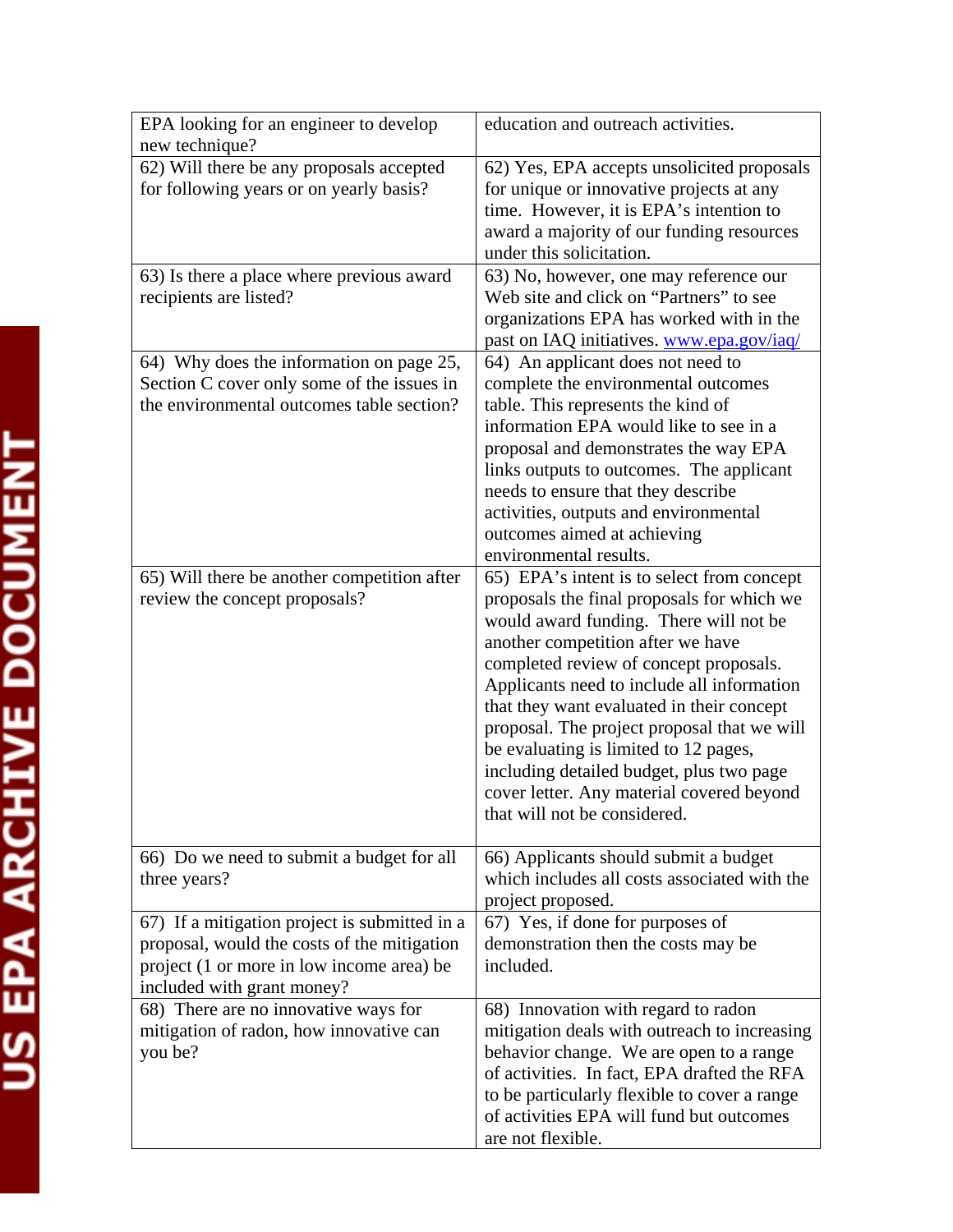# US EPA ARCHIVE DOCUMENT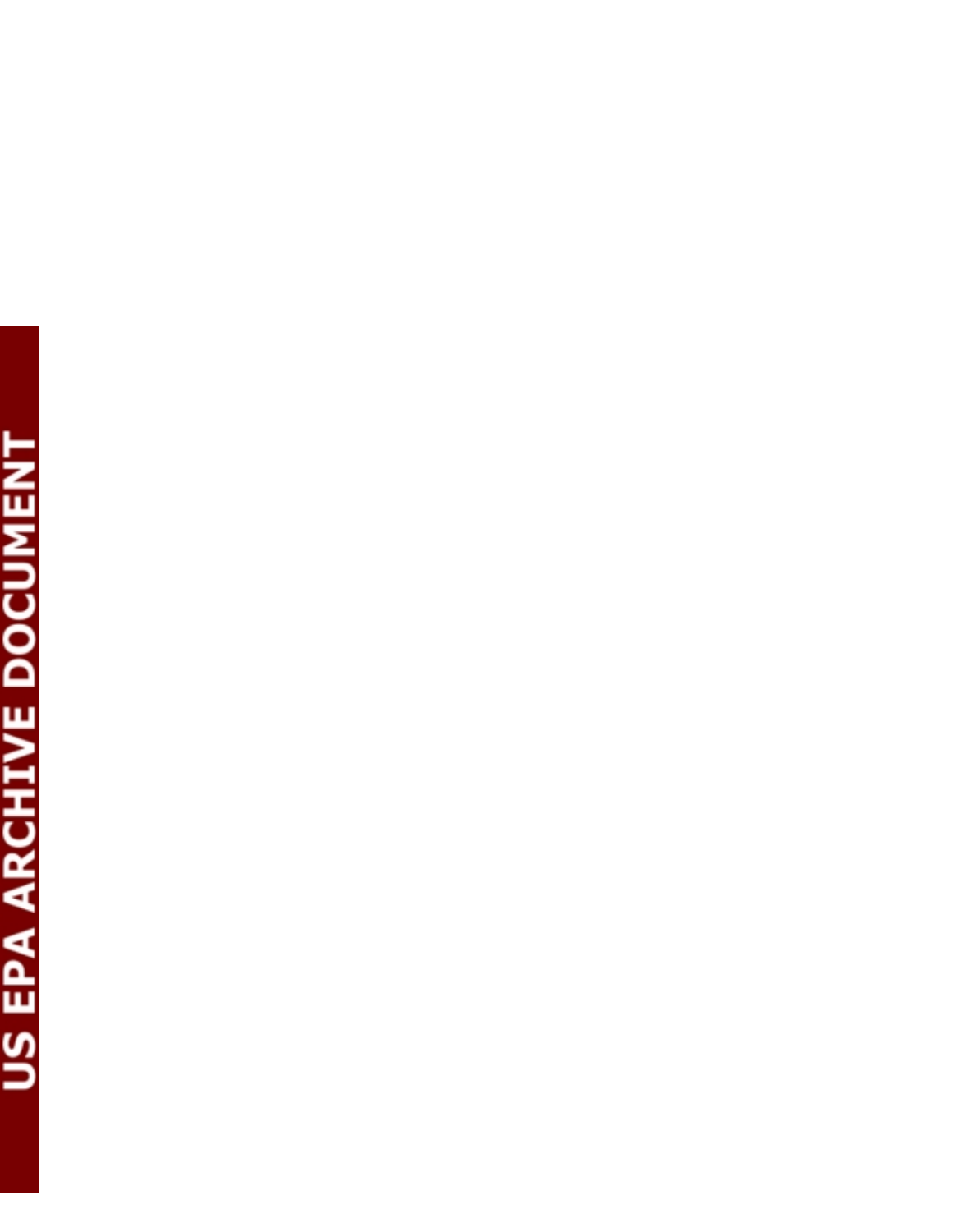| <b>Question</b>                                                                                  | <b>Answer</b>                                                                           |
|--------------------------------------------------------------------------------------------------|-----------------------------------------------------------------------------------------|
| 1) Will this conference call be repeated?                                                        | 1) This conference call will not be repeated.                                           |
|                                                                                                  | However, as mentioned in the RFA under IV.                                              |
|                                                                                                  | APPLICATION AND SUBMISSION PROCESS,                                                     |
|                                                                                                  | Stage 1: Pre-proposal Call, The questions and                                           |
|                                                                                                  | answers from this call will be posted on the OAR<br>website:                            |
|                                                                                                  | http://www.epa.gov/air/grants_funding.html.                                             |
| 2) I am out of town starting next week for about                                                 | 2) Please refer to IV. APPLICATION AND                                                  |
| 10 days. Is it too late to start the process when I                                              | SUBMISSION PROCESS, Stage 2: Cover Letter,                                              |
| get back?                                                                                        | Concept Proposal and SF-424, 424A and 424B                                              |
|                                                                                                  | Submission. It states the following under this                                          |
|                                                                                                  | section. In addition to completing SF-424, 424A                                         |
|                                                                                                  | and 424B, applicants must complete a cover letter                                       |
|                                                                                                  | (maximum 2 pages) and concept proposal                                                  |
|                                                                                                  | (maximum 12 pages, attached as a project<br>narrative attachment form in Grants.gov) as |
|                                                                                                  | described below. Only the concept proposal will                                         |
|                                                                                                  | be evaluated using the evaluation criteria set forth                                    |
|                                                                                                  | in Section V. of this RFA. This information must                                        |
|                                                                                                  | be received no later than Monday, December 12,                                          |
|                                                                                                  | 2005, 4:00 pm EST to Shelley Blake. Proposals                                           |
|                                                                                                  | received after this deadline will not be considered.                                    |
|                                                                                                  | The deadlines are also stated under the DATES<br>section on page 1.                     |
| 3) How do I know who and if we have an                                                           | 3) An AOR submits a grant on behalf of a                                                |
| "Authorized Organization Representative                                                          | company, organization, institution, or government.                                      |
| (AOR)?                                                                                           | AORs have the authority to sign grant applications                                      |
|                                                                                                  | and the required certifications and/or assurances                                       |
|                                                                                                  | that are necessary to fulfill the requirements of the                                   |
|                                                                                                  | application process.                                                                    |
| 4) Are local governments eligible to apply for                                                   | 4) Yes.                                                                                 |
| project funding from the "Indoor Environments:<br>Reducing Public Exposure to Indoor Pollutants" |                                                                                         |
| grant?                                                                                           |                                                                                         |
| 5) How much are individual awards expected to                                                    | 5) EPA has not set a range for individual awards.                                       |
| range? Is there a maximum award amount?                                                          | Instead, EPA funding decisions will be made by                                          |
|                                                                                                  | applying the criteria in Section V. APPLICATION                                         |
|                                                                                                  | REVIEW INFORMATION.                                                                     |
|                                                                                                  |                                                                                         |
| 6) I understand that a broad range of<br>public/private nonprofit institutions are eligible      | 6) EPA awards to the full range of eligible entities<br>in past years.                  |
| to apply -- however, based on previous years,                                                    |                                                                                         |
| what types of organizations have received                                                        |                                                                                         |
| awards through this program?                                                                     |                                                                                         |
| 7) Is this program the same as the closed RFA                                                    | 7) Yes, This competition is the next follow-on to                                       |
| entitled "Indoor Air Quality: Communication,                                                     | the closed RFA entitled "Indoor Air Quality:                                            |

# **Questions and Answers obtained through IAQ.RFA Inbox**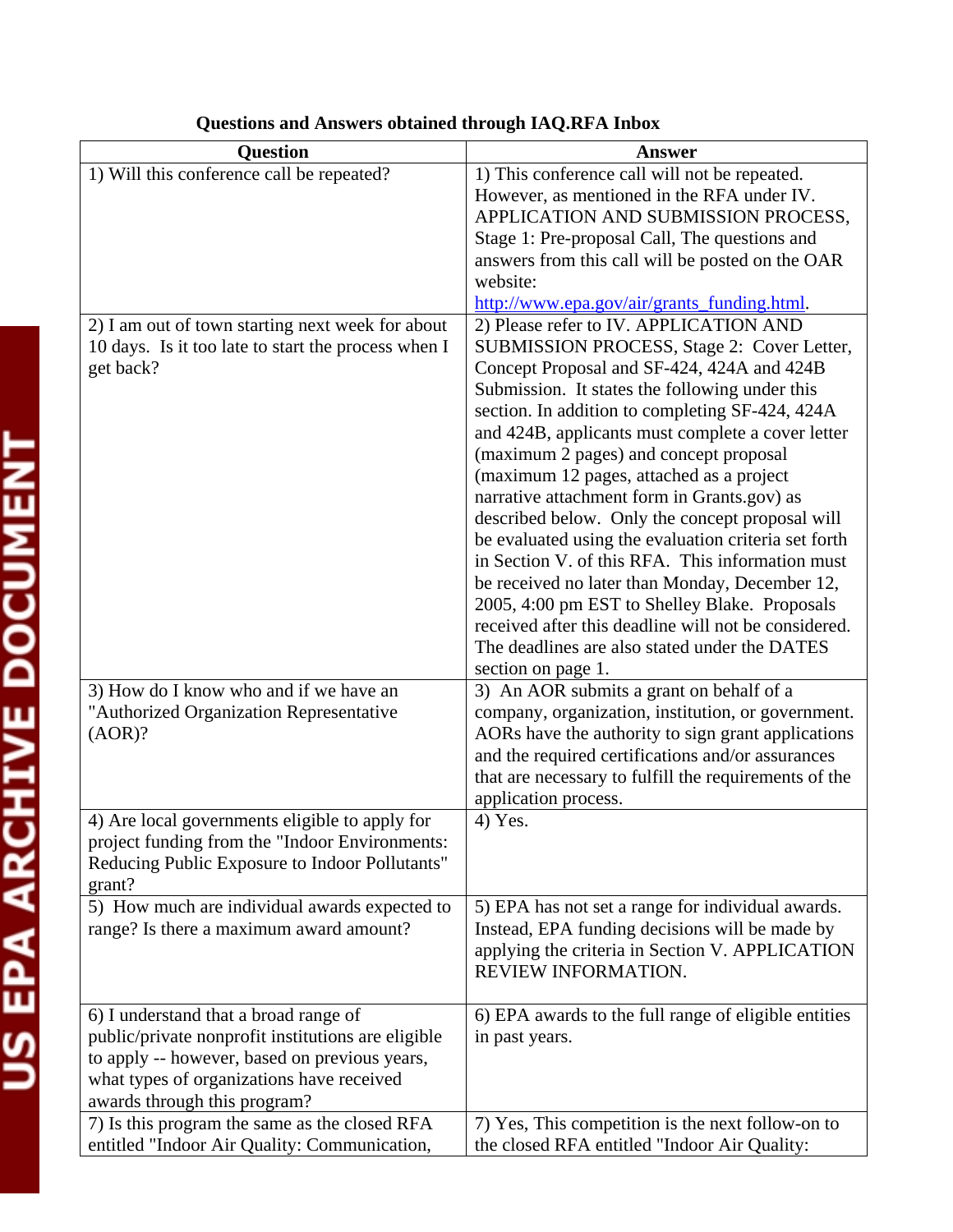| Education, and Outreach Programs" from 2003                                    | Communication, Education, and Outreach                                   |
|--------------------------------------------------------------------------------|--------------------------------------------------------------------------|
| (http://www.epa.gov/air/grants_funding.html#clo                                | Programs" from 2003.                                                     |
| sed)? If so, is there a list of award recipients?                              |                                                                          |
| 8) Can federal agencies qualify for grants?                                    | 8) No. The appropriate mechanism for supporting                          |
|                                                                                | other federal government agencies/projects is                            |
|                                                                                | through an interagency agreement.                                        |
| 9) What is your vision for delivery of training?                               | 9) Please refer to the RFA sections I. FUNDING                           |
| What kinds of venues would be acceptable?                                      | OPPORTUNITY DESCRIPTION (ALL                                             |
| What locations? What kind of schedule would                                    | SECTIONS) and II. AWARD INFORMATION                                      |
| be appropriate?                                                                | (ALL SECTIONS).                                                          |
| 10) What kinds of community partners would                                     | 10) Please refer to I. FUNDING OPPORTUNITY                               |
| you like to see involved?                                                      | DESCRIPTION (ALL SECTIONS).                                              |
| 11) Should the training materials be translated?                               | 11) Please refer to I. FUNDING OPPORTUNITY                               |
|                                                                                | DESCRIPTION (ALL SECTIONS).                                              |
| 12) Are multiple submissions from one                                          | $12)$ Yes                                                                |
| institution allowed?                                                           |                                                                          |
| 13) Are multiple submissions from one                                          | 13) Multiple applications are acceptable from                            |
| organization allowed and if not is it acceptable to                            | eligible organizations or one application with                           |
| have a larger submission with multiple, but                                    | multiple priority areas from one organization is                         |
| unrelated tasks or phases in it?                                               | acceptable.                                                              |
| 14) Are CVs of key personnel part of the 12 page                               | 14) Please refer to IV. APPLICATION AND                                  |
| limit or can they be attached?                                                 | SUBMISSION PROCESS, Stage 2 Elements of                                  |
|                                                                                | the concept proposal.                                                    |
|                                                                                |                                                                          |
| 15) Why is this called a "Concept Proposal"                                    | 15) EPA is using this term to differentiate initial                      |
| when it requires detailed descriptions,                                        | information submitted (Stage 2) versus the full                          |
| milestones, timelines and extensive budgeting?                                 | application kit required from those selected for                         |
|                                                                                | award recommendation. (Stage 5).                                         |
| 16) Who determines if it is replicable?                                        | 16) An evaluation panel will be evaluating each                          |
|                                                                                | proposal using the evaluation criteria stated in                         |
|                                                                                | section.V. APPLICATION REVIEW                                            |
|                                                                                | INFORMATION. The criteria relating to                                    |
|                                                                                | replicability is in Sect IV. Project Sustainability                      |
|                                                                                | and Replication #3.<br>17) Decisions will be made solely on the criteria |
| 17) Will first priority be given to large scale<br>national programs?          | in section V. APPLICATION REVIEW                                         |
|                                                                                | <b>INFORMATION A and B.</b>                                              |
| 18) My other question relates to funding of the                                |                                                                          |
| grants. Ex. If we ask for 200,000 for a three year                             |                                                                          |
|                                                                                | 18) Please submit a budget commensurate with                             |
|                                                                                | the activities in your project. Please refer to VI.                      |
| project, will we submit a three year budget that                               | Budget and Matching Funds: under the Evaluation                          |
| adds up to 200,000? Or will you continue certain                               | Criteria Found in V. APPLICATION REVIEW                                  |
| projects for up to three years at 200,000 per                                  | INFORMATION. You may also want to refer to                               |
| year?                                                                          | II. AWARD INFORMATION on page 20.                                        |
| 19) Will you be able to share with all potential                               | 19) We do not provide that information.                                  |
| applicants- who the other potential applicants are                             |                                                                          |
| so that we can all talk to each other about<br>forming collaborative projects? |                                                                          |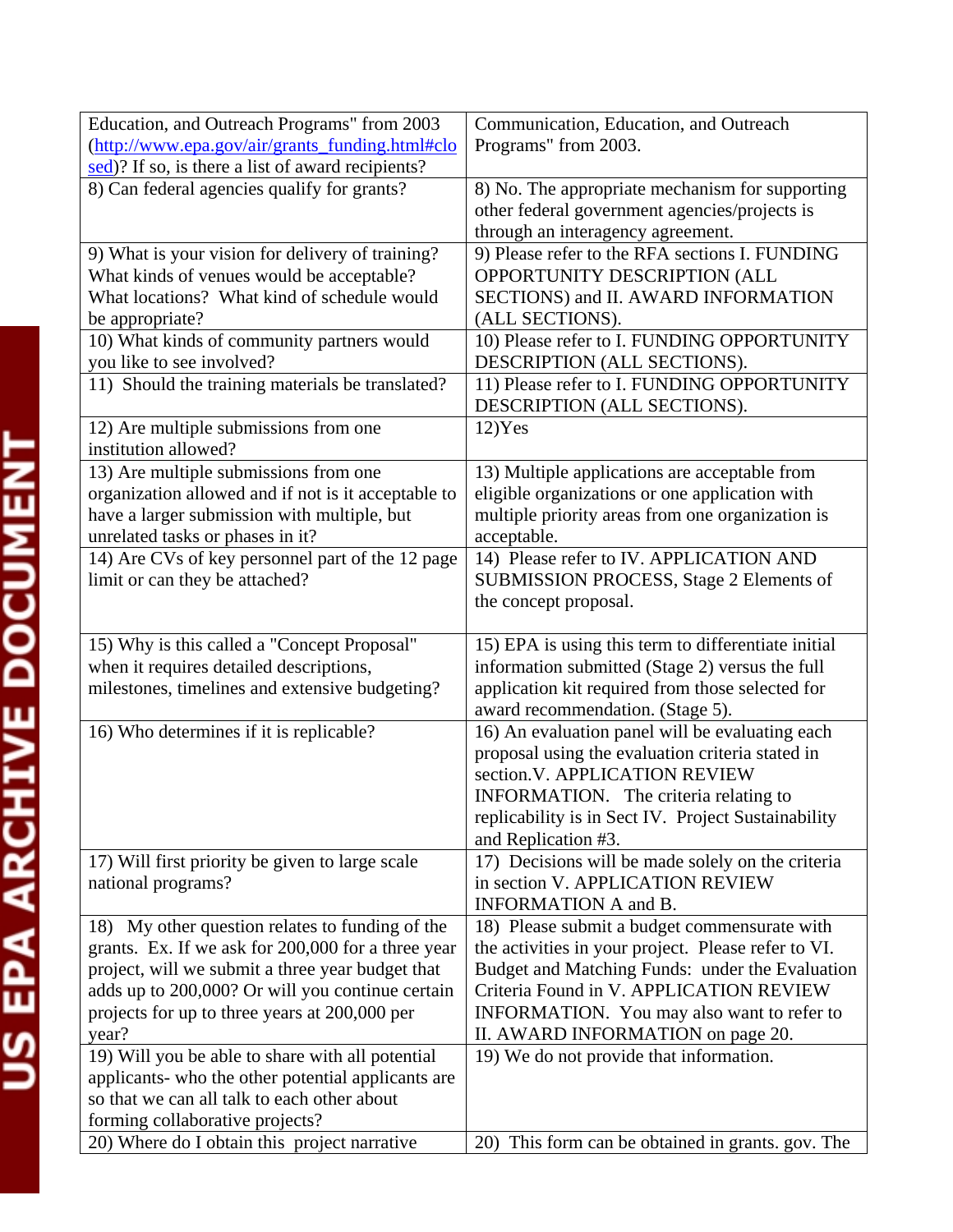| attachment form or is it just a description of what<br>we would like to do?                                                                                                                           | project narrative attachment form is where you<br>attach your concept proposal in grants.gov if you<br>decide to electronically submit Stage 2. Here are<br>the directions for submitting electronically found<br>on p. 23 under IV. APPLICATION AND<br>SUBMISSION PROCESS, Stage 2.                                                                                                                                                                                                                                                                                                                                                           |
|-------------------------------------------------------------------------------------------------------------------------------------------------------------------------------------------------------|------------------------------------------------------------------------------------------------------------------------------------------------------------------------------------------------------------------------------------------------------------------------------------------------------------------------------------------------------------------------------------------------------------------------------------------------------------------------------------------------------------------------------------------------------------------------------------------------------------------------------------------------|
| 21) Should "in-kind" staff time and<br>goods/services be included in both the concept<br>proposal (budget), SF 424. and SF 424-A?                                                                     | Yes, in the concept proposal please include it as<br>part G of the 12 pages. See Stage 2 under IV.<br><b>Application and Submission Process:</b>                                                                                                                                                                                                                                                                                                                                                                                                                                                                                               |
|                                                                                                                                                                                                       | Please also include any "in-kind" staff time and<br>goods/services on the SF 424 cover sheet under<br>15(b). Also include "in-kind on the SF 424-A<br>under Section A-Budget Summary lines 1-4 under<br>column (f) and under Section C-Nonfederal<br>Resources, lines 8-11 under column b, c, or d<br>where appropriate.                                                                                                                                                                                                                                                                                                                       |
| 22) Are "Letters of Support" or References<br>included in the 12 page limit for the concept<br>proposal?                                                                                              | 22) Letters of Support and or References are not<br>required to be submitted with the concept proposal.<br>If you want the letters and or references to be<br>evaluated using the evaluation criteria, they will<br>need to be included in the 12 pages of your<br>concept proposal. Any materials provided beyond<br>the 12 page limit will not be considered for<br>evaluation.                                                                                                                                                                                                                                                              |
| 24) Can I still apply if I did not attend the pre-<br>proposal conference call?                                                                                                                       | 24) Yes                                                                                                                                                                                                                                                                                                                                                                                                                                                                                                                                                                                                                                        |
| 25) Is the EPA grant limited to focus on a<br>specific set of asthma triggers? Are chemical<br>triggers within EPA's scope of triggers?                                                               | 25) RFA p. 3 & 4 under I. A. Indoor Asthma<br>Triggers:<br>While the mechanisms that cause asthma are<br>complex and prevalence rates vary among<br>population groups, there is substantial evidence<br>that indoor exposures to irritants such as<br>environmental tobacco smoke (ETS) and allergens<br>from house dust mites, pests, molds, and animals<br>play a significant role in triggering asthma<br>episodes, and, in some instances (ETS and dust<br>mites), are causally linked to the development of<br>the disease. For the purpose of this RFA, all<br>asthma irritants and environmental triggers are<br>considered pollutants. |
| 26) With regard to addressing multiple priority<br>areas, we are interested in doing outreach and<br>education for policymakers on possibly 4 areas<br>over the 3 year period. I am wondering whether | 26) Please refer to section I. Funding Opportunity<br>Description B. Scope of Work p. 7-8. This<br>section details what types of projects/proposals are                                                                                                                                                                                                                                                                                                                                                                                                                                                                                        |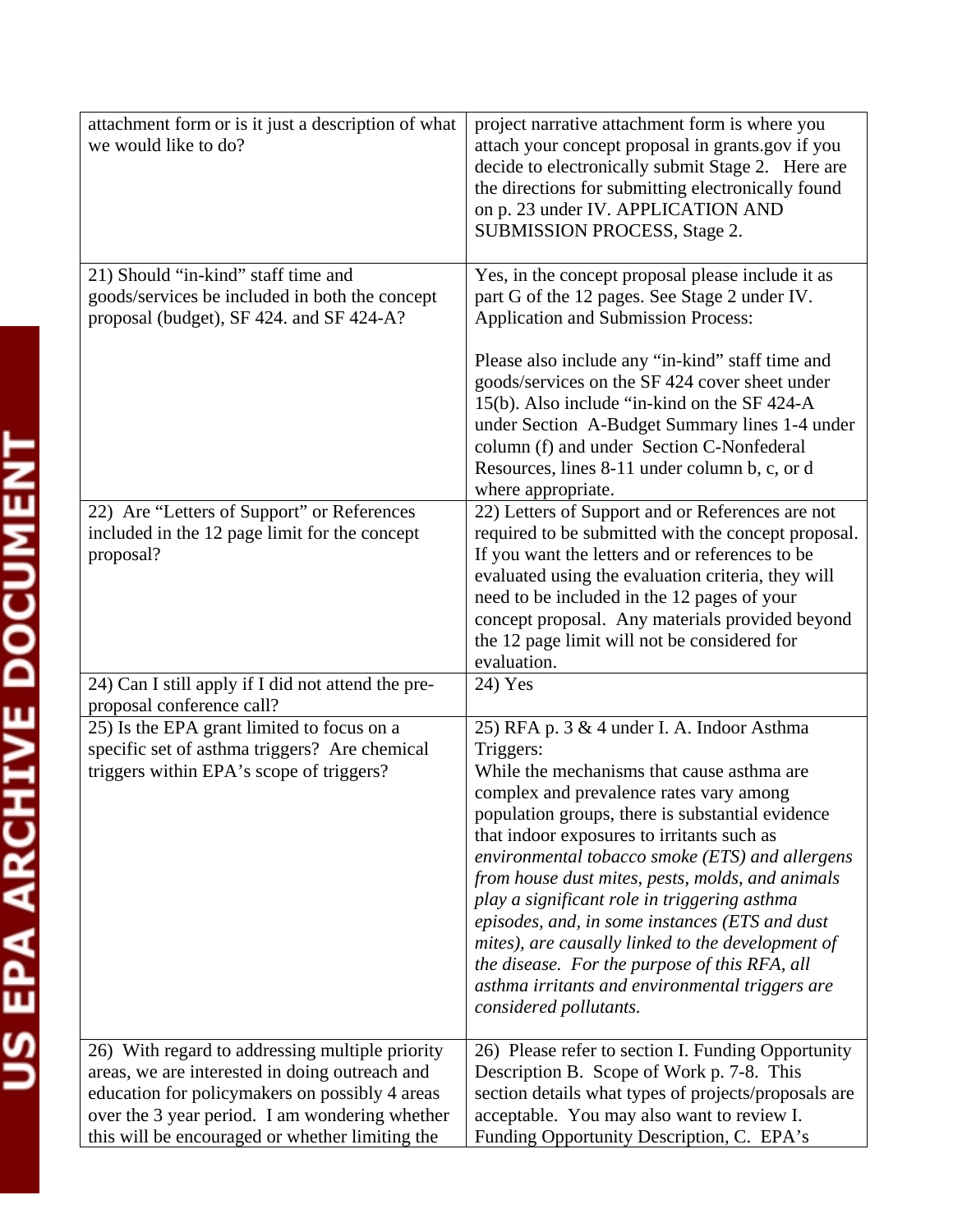| focus of the proposal, perhaps to just two issues,<br>would be a better approach for your needs. We<br>would be looking at an average sized grant<br>(around \$150,000 per year) that incorporates all<br>4 issues.                                                                                                                                                                                                                                                                                                                                                                                                                                                                                                                                                      | Strategic Plan and Anticipated Programmatic and<br>Environmental Results as well as Section V.<br>Application Review Information.                            |
|--------------------------------------------------------------------------------------------------------------------------------------------------------------------------------------------------------------------------------------------------------------------------------------------------------------------------------------------------------------------------------------------------------------------------------------------------------------------------------------------------------------------------------------------------------------------------------------------------------------------------------------------------------------------------------------------------------------------------------------------------------------------------|--------------------------------------------------------------------------------------------------------------------------------------------------------------|
| 27) Do we need signature from an authorized<br>representative for submission of stage 2?                                                                                                                                                                                                                                                                                                                                                                                                                                                                                                                                                                                                                                                                                 | 27) On the SF 424, #18a is for the authorized<br>representative's name. The authorized<br>representative's signature goes in #18d.                           |
| Our school is building what is planned to be the<br>first LEED platinum school in the country. As<br>part of the project, we have decided to dedicate<br>about 2,500 square feet on the first floor as a<br>"sustainable design demonstration area" that we<br>call the "Green Corridor". In this area we will<br>demonstrate all of the techniques that contributed<br>to our LEED Platinum status in an effort to<br>educate students, professionals, community<br>members about the benefits of high performance<br>design. Since IAQ is a huge factor in high<br>performance design, smart school construction,<br>and the LEED issues it will be highly<br>represented in our "Green Corridor". The<br>following questions relate to this demonstration<br>project: |                                                                                                                                                              |
| 29) Can this grant pay for the design and<br>subsequent hard development costs of the<br>exhibits and kiosks that will be part of the<br>exhibition?                                                                                                                                                                                                                                                                                                                                                                                                                                                                                                                                                                                                                     | 29) It is difficult for EPA to comment on specific<br>cost items. EPA will consider all costs that are<br>deemed to be reasonable, allowable, and allocable. |
| 30) As we will be demonstrating innovative<br>IAQ measures in the building, can the grant<br>subsidize these construction costs (under floor<br>air distribution, CO2 monitoring, humidity<br>controls, Low VOC paints and furnishings,<br>wheat board casework, etc.)?                                                                                                                                                                                                                                                                                                                                                                                                                                                                                                  | 30) It is difficult for EPA to comment on specific<br>cost items. EPA will consider all costs that are<br>deemed to be reasonable, allowable, and allocable  |
| 31) If we are adding special data/control points<br>to monitor and study IAQ throughout<br>the building so it can be presented in the demo<br>area, can these building management additions<br>be included in our grant?                                                                                                                                                                                                                                                                                                                                                                                                                                                                                                                                                 | 31) It is difficult for EPA to comment on specific<br>cost items. EPA will consider all costs that are<br>deemed to be reasonable, allowable, and allocable  |